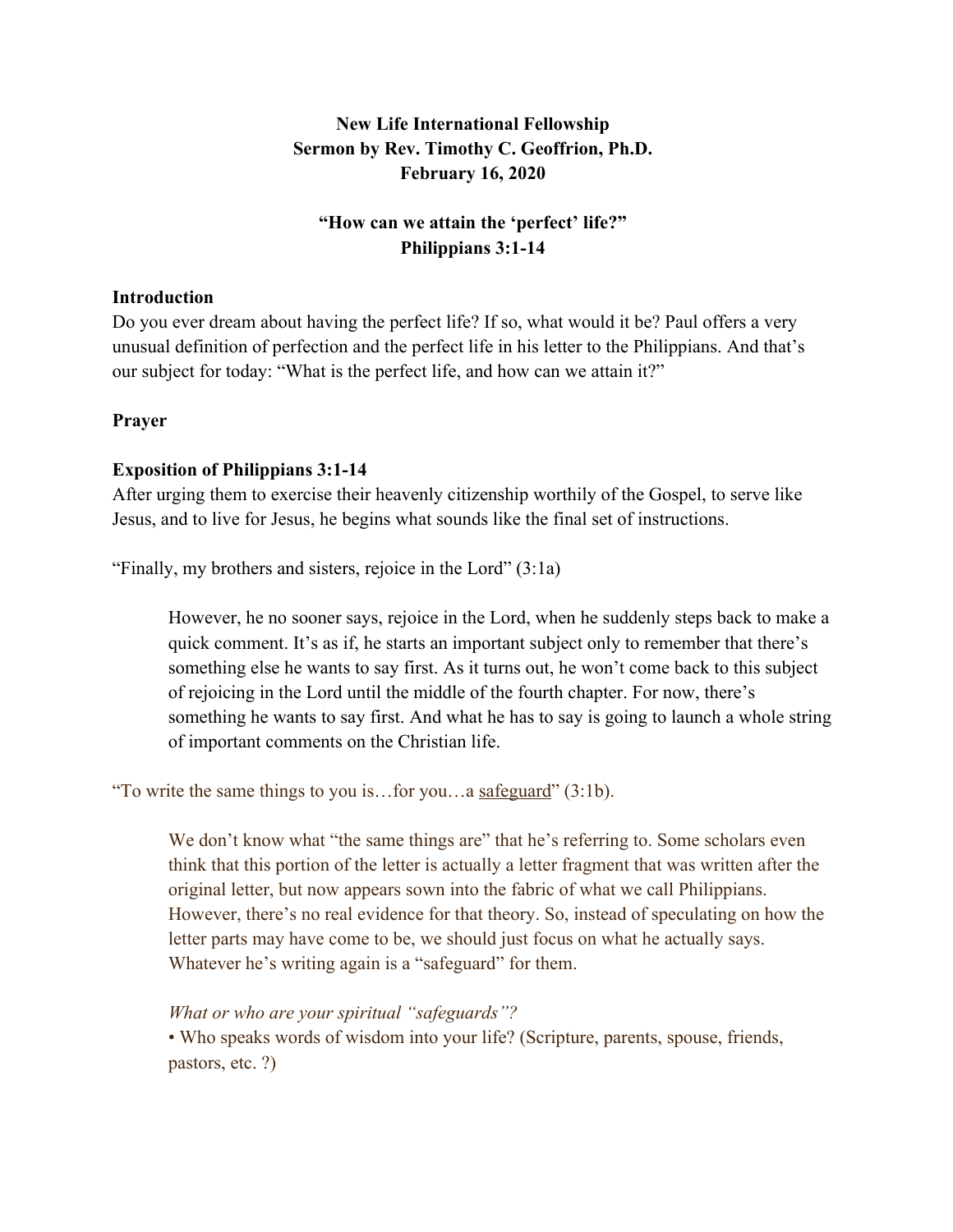• Whose presence in your life keeps you safer? (reliable, trustworthy, godly men and women of integrity)

• In contrast, who or what puts your spiritual life more at risk? (what you're reading, watching, listening to, hanging out with, doing, etc.)

"So, watch out!" (3:2-3)

• Beware of the dogs, beware of the evil workers, beware of those who mutilate the flesh!

• For it is we who are the [true] circumcision, who worship in the Spirit of God and boast in Christ Jesus and have no confidence in the flesh—

We do not know for sure who these "dogs" are, but they could have been Judaizers. Judaizers were Jewish Christians, who tried to impose the Law on new, Gentile Christians. Mutilating the flesh probably refers to circumcision.

The reason Paul is so hostile is that these false teachers were misleading his spiritual children and putting their spiritual life at risk. They were putting a burden on them that was not from God. Perhaps, even worse, they were misleading them by getting them to focus on their own religious performance, rituals observed, and human accomplishments. This is wrong-headed and dangerous, Paul is saying. In order to remain steadfast in one's faith, as citizens of heaven exercising their citizenship worthily of the Gospel, it is just as important to know who *not* to be (and what not to believe) as it is to know who to be (and what to believe).

These false teachers are not the true worshipers of God. Only those who worship in the Spirit and focus on what Jesus Christ has done, not what we can do or have done, are true worshipers of God.

"… even though I, too, have reason for **confidence in the flesh**. If anyone else has reason to be confident in the flesh, **I have more**…circumcised on the eighth day, a member of the people of Israel, of the tribe of Benjamin, a Hebrew born of Hebrews; as to the law, a Pharisee; as to zeal, a persecutor of the church; as to righteousness under the law, blameless" (3:4-6).

In other words, Paul is saying, if there were a contest regarding taking confidence in his own pedigree, status, and achievements, he would win (3:4-6). There was no Judaizer who could stand up to his status. Is Paul bragging here? No, not all. He's simply laying the groundwork for what he wants to say next. He wants to make clear that the reason he is discounting achievement and status is *not* because he had no achievements or status.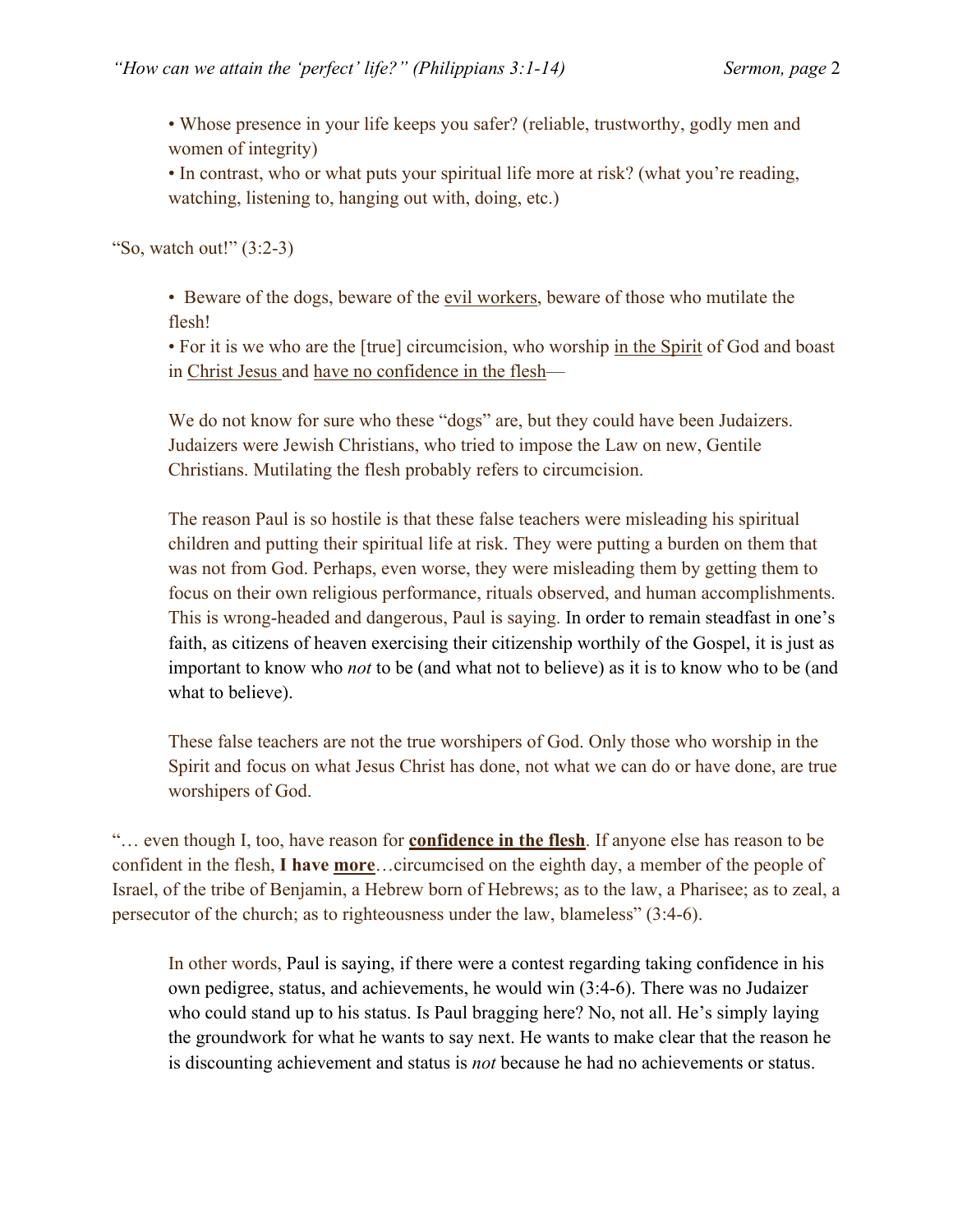On the contrary, he had more than most people. But that's not what truly matters in the spiritual life. So, he says…

"Yet whatever gains I had, these **I have come to regard as loss** because of Christ. More than that, I regard everything as loss because of the **surpassing value of knowing Christ Jesus my Lord**. For his sake I have suffered the loss of all things, and **I regard them as rubbish**, in order that I may **gain Christ** and **be found in him**, **not having a righteousness of my own** that comes from the law, **but one that comes through faith in Christ**, the righteousness from God based on faith"  $(3:7-9)$ .

Paul did not always think this way. However, when he came to know Jesus Christ, he no longer viewed himself as he once did. What was once gain to him, he now considers loss on account of Christ, even rubbish. Why? Because now he sees **all those achievements, ambitions, attachments, and other self-glorifying preoccupations as distractions from what matters most**. What's more important than advancing his image and status is to **gain Christ and be found in** him.

What does that mean?

When his life is finished and he appears before the throne of God, there will be a rightness (righteousness) about his heart, mind, and behavior that shouts "Christ," not "self." This kind of righteousness is a gift from God, but it is more than a gift. The righteousness that comes from God through faith in Jesus Christ actually transforms us. Why? Because this kind of righteousness is only possible by abandoning all your attempts to prove, defend or to justify yourself before God. This kind of righteousness comes from depending entirely upon the one who died for you and now lives for you and in you. And this kind of relationship with Christ demands **a lifetime of "letting go" of self and "taking hold of" Christ more and more**.

And so Paul adds:

"I want to **know Christ** and the **power of his resurrection** and the **sharing of his sufferings** by **becoming like him in his death**, if somehow **I may attain the resurrection** from the dead" (3:10-11).

Now that his identity is in Christ, Paul only wants to **know and experience Christ**. Paul threw himself into his relationship with Christ, way, way beyond words, confession of faith, church membership, or good deeds. His passion was to be completely caught up with Christ, following in his footsteps and even more. Paul also wanted to share in Christ's suffering, being conformed to his death, and ultimately being swept up with him in resurrection for eternity.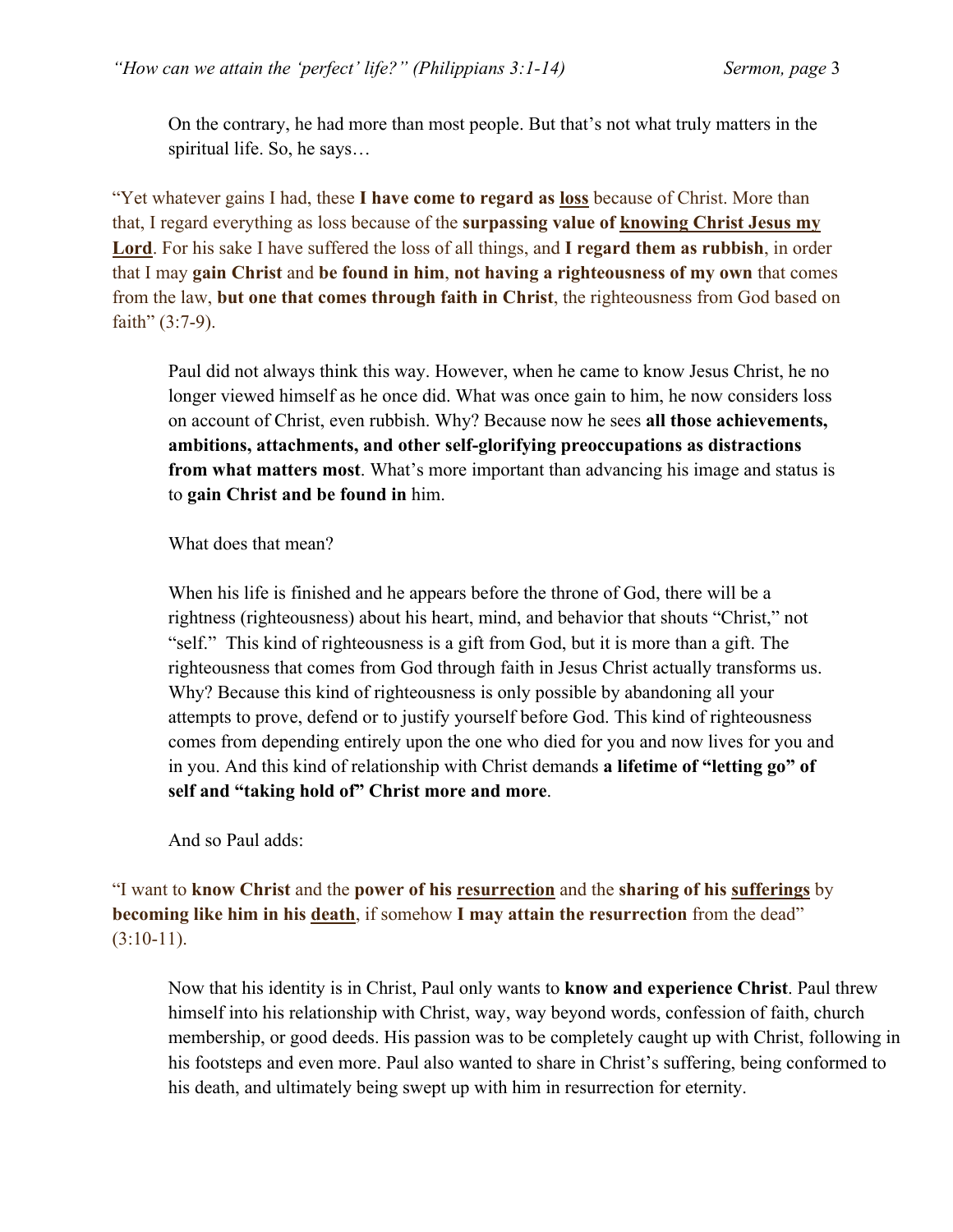Since Paul was in prison and may have anticipated martyrdom, he may have been literally referring to his physical death and future resurrection. At the same time, we who are not facing martyrdom can recognize a spiritual truth in his words for all Christians. Paul is describing the same pattern of movement that we saw in the Christ hymn of chapter two. Paul gave up all his selfaggrandizing in order to be freer to move toward Christ and to move with Christ's Spirit in every way that fit with God's purposes for his life. This **spiritual movement goes from life** (in privilege, power, and possibilities) **to death** (of self-glorifying and self-serving thinking and behaving) **to life again** ("resurrection," living in harmony with God's will and good purposes).

"**Not that I have already obtained** this or have already reached the goal (NASV: "or have already **become perfect**"); **but I press on to make it my own, because Christ Jesus has made me his own**. Beloved, I do not consider that I have made it my own; but this one thing I do: **forgetting what lies behind** and **straining forward to what lies ahead**, I press on toward the goal for the prize of the heavenly call of God in Christ Jesus" (3:12-14).

Paul freely admits that he has not attained his goal or been perfected, but he is super clear about what life is about and what his priorities are. For Paul the perfect life is simply this: to take hold of that for which Christ has taken hold of him. That's it. Any other idea of the "perfect life" would be rubbish to him. So, he presses on toward the only worthy goal for life.

- 1. forgetting what is behind (both "achievements" and failures), and
- 2. straining for what is ahead, before him.
- 3. pursuing the goal to get the prize of the upward calling of God in Christ Jesus.

### **Conclusion**

Paul's personal testimony speaks directly to Christians who may be confused, intimidated, or destabilized by pressures to conform to some false idea of who they should be. What was once gain to him, he now considers loss on account of Christ, even rubbish. Why? Because now he sees all his former achievements, ambitions, attachments, and other self-glorifying preoccupations as distractions from what matters most—knowing Christ more and more and experiencing his power at work in his life.

The sky may be the limit for your personal, social or professional life, but, if you want to grow in your identity in Christ, your so-called glory days are over. You need to put them in the past. They're of no lasting value to you anymore. For Paul, being in Christ defined who he was, and he spent the rest of his life trying to live into his identity. In his own words, "Not that I have already obtained this or have already reached the goal; but I press on to make it my own, because Christ Jesus has made me his own"  $(3:12)$ .

### **Closing Prayer**